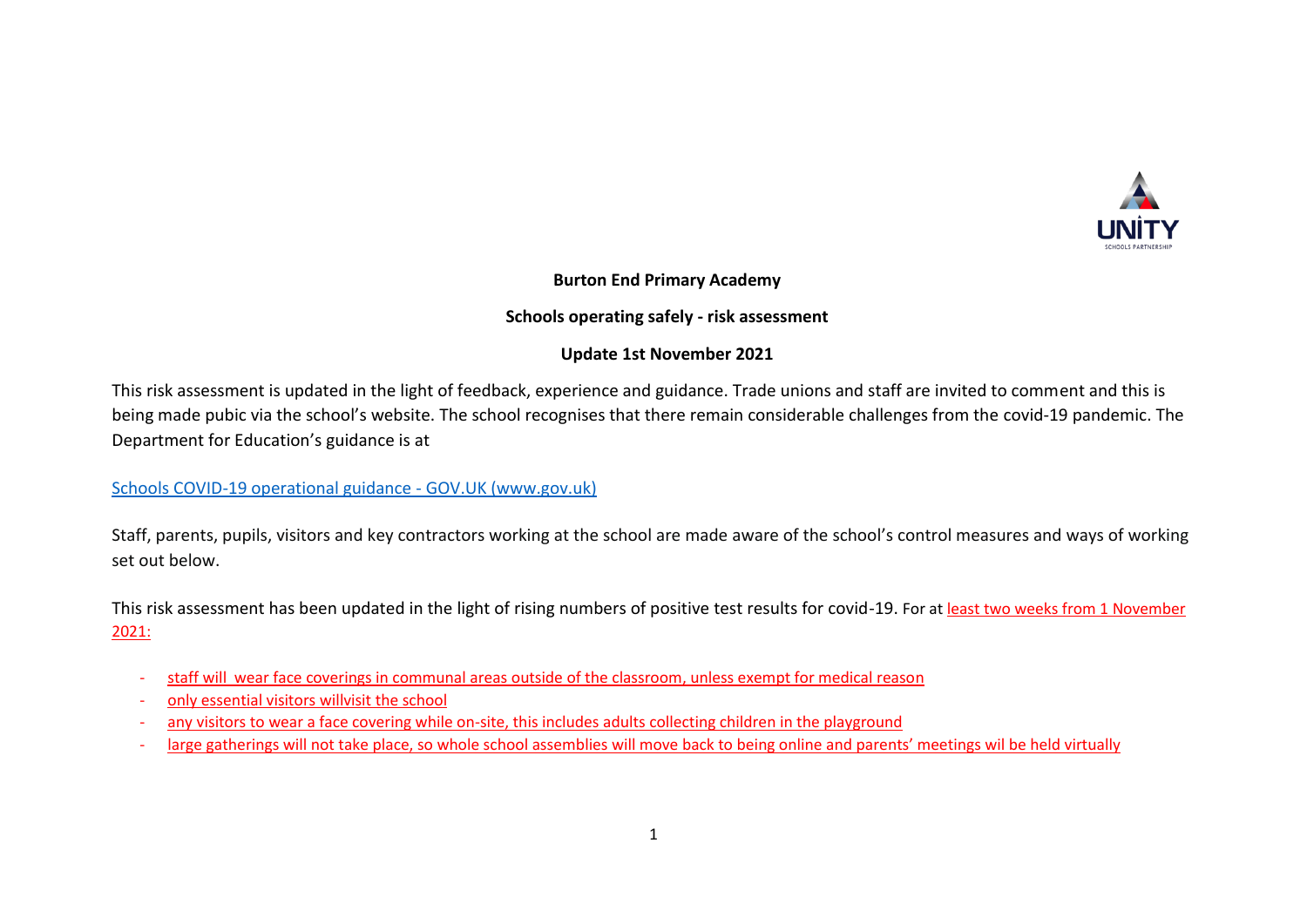Schools no longer carry out contact tracing with close contacts now being identified via NHS Test and Trace. Children under the age of 18 years old are not required to self-isolate if they are contacted by NHS Test and Trace as a close contact of a positive COVID-19 case -children will be contacted by NHS Test and Trace, informed they have been in close contact with a positive case and advised to take a PCR test.

Staff that have had two vaccinations and are contacted by track and trace as a close contact of a positive COVID-19 case are advised to have a PCR test but do not have to self-isolate

- - after school clubs/enrichment opportunities and wrap around care can resume but may be restricted if necessary

#### **Control measures**

There are four key areas where more detail is provided below:

- 1. Ensure good hygiene for everyone.
- 2. Maintain appropriate cleaning regimes.
- 3. Keep occupied spaces well ventilated.
- 4. Follow public health advice on testing, self-isolation and managing confirmed cases of COVID-19.

### *1. Ensure good hygiene for everyone*

- Hand hygiene Frequent and thorough hand cleaning should now be regular practice. We will continue to ensure that pupils clean their hands regularly. This can be done with soap and water or hand sanitiser
- Respiratory hygiene The 'catch it, bin it, kill it' approach continues to be very important (the e-Bug [COVID-19](https://e-bug.eu/eng_home.aspx?cc=eng&ss=1&t=Information%20about%20the%20Coronavirus) website contains free resources for you, including materials to encourage good hand and respiratory hygiene)
- Use of personal protective equipment (PPE) Most staff in schools will not require PPE beyond what they would normally need for their work. The guidance on the use of PPE in [education,](https://www.gov.uk/government/publications/safe-working-in-education-childcare-and-childrens-social-care) childcare and children's social care settings provides more information on the use of PPE for COVID-19.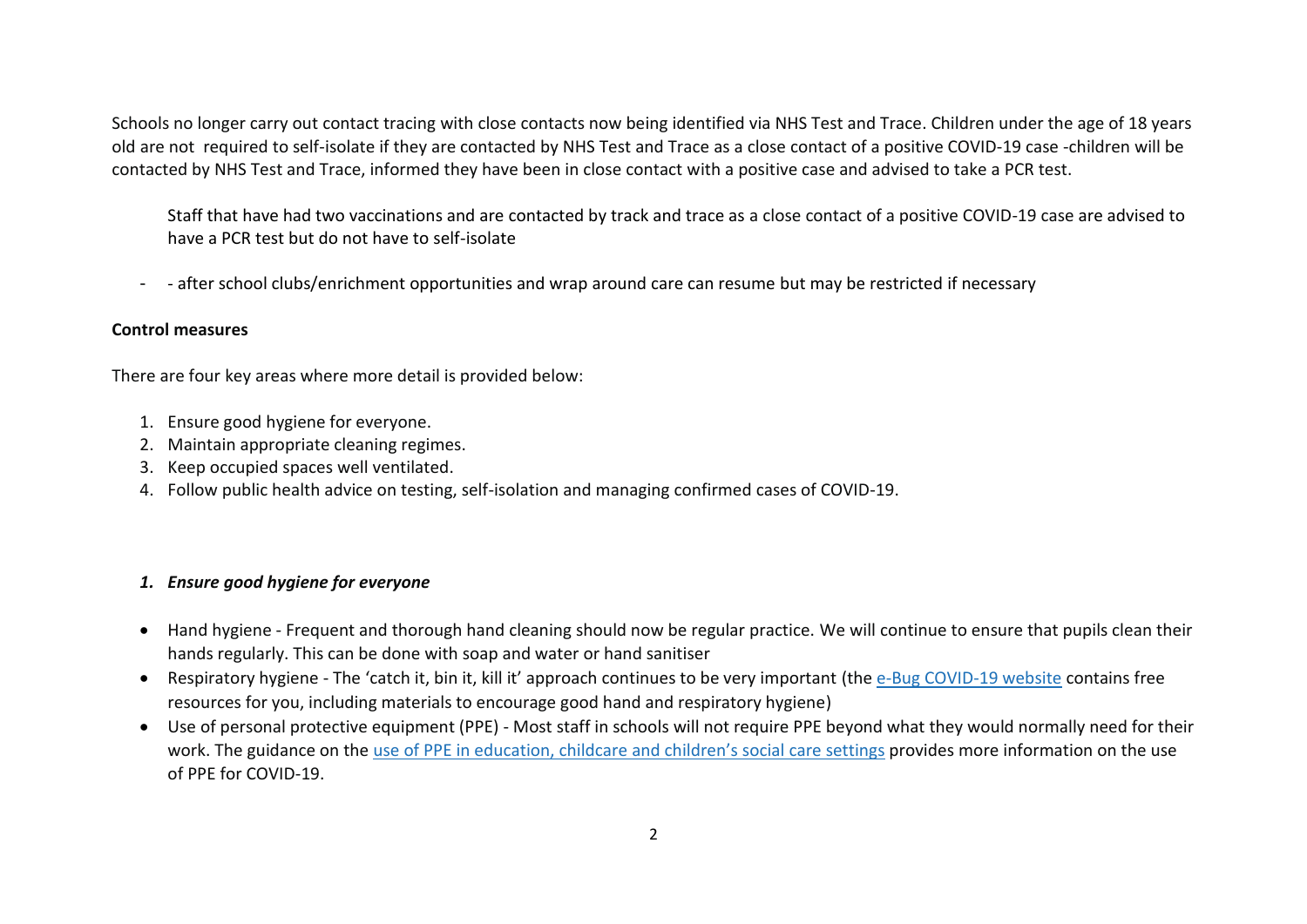#### *2. Maintain appropriate cleaning regimes*

Our cleaning schedule includes daily cleaning of all areas and equipment, with a particular focus on frequently touched surfaces, using the Public Health England guidance on the cleaning of [non-healthcare](https://www.gov.uk/government/publications/covid-19-decontamination-in-non-healthcare-settings) settings.

## *3. Keep occupied spaces well ventilated*

When the school is in operation, it is important to ensure it is well ventilated and that a comfortable teaching environment is maintained.

We have looked at any poorly ventilated spaces and taken steps to improve fresh air flow in these areas. We will give particular consideration when holding events where visitors such as parents are on site, for example, school plays.

Our ventilation is adjusted to increase the ventilation rate wherever possible and checked to confirm that normal operation meets current guidance and that only fresh outside air is circulated. Where systems cannot be adjusted to full fresh air, then systems will be operated as normal as long as they are within a single room and supplemented by an outdoor air supply.

Where possible, opening external windows improves natural ventilation, and opening internal doors (and some external opening doors) also assists with creating a throughput of air.

We will use the CO<sub>2</sub> monitors that the Department for Education have said will be provided to all schools so that staff can identify where ventilation needs to be improved.

# *4. Following public health advice on testing, self-isolation and managing confirmed cases of covid-19*

The main symptoms of coronavirus (COVID-19) are:

- a high temperature this means you feel hot to touch on your chest or back (you do not need to measure your temperature)
- a new, continuous cough this means coughing a lot for more than an hour, or 3 or more coughing episodes in 24 hours (if you usually have a cough, it may be worse than usual)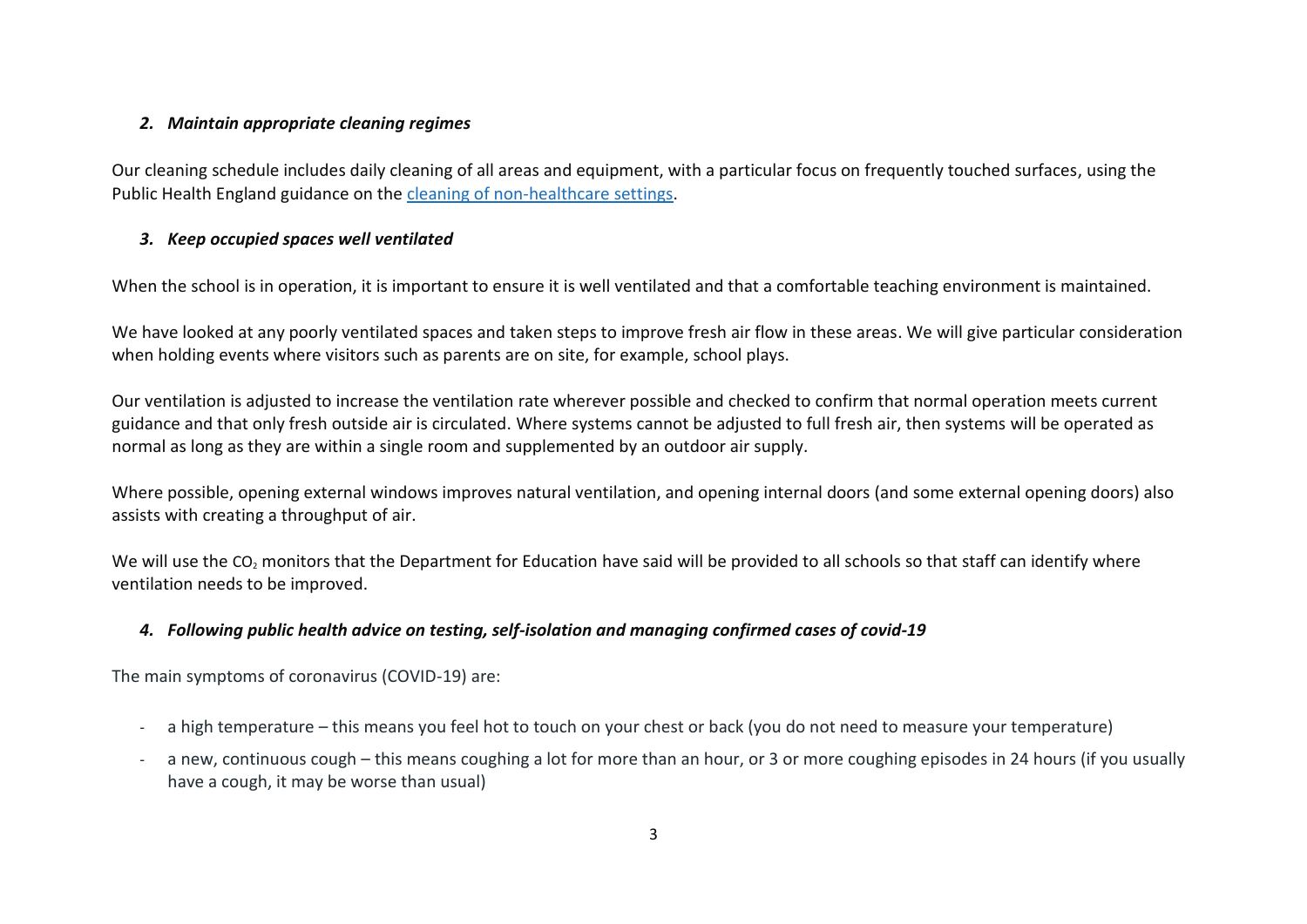a loss or change to your sense of smell or taste – this means you've noticed you cannot smell or taste anything, or things smell or taste different to normal

Close contacts of those testing positive are identified via NHS Test and Trace. NHS Test and Trace will work with the positive case and/or their parent to identify close contacts. Contacts from a school will only be traced by NHS Test and Trace where the positive case and/or their parent specifically identifies the individual as being a close contact. This is likely to be a small number of individuals who would be most at risk of contracting COVID-19 due to the nature of the close contact. Schools may be contacted in exceptional cases to help with identifying close contacts, as currently happens in managing other infectious diseases. Where local public health asks us for support and suggest communications to parents or staff, we will fully cooperate with such requests.

Individuals are not required to self-isolate if they live in the same household as someone with COVID-19, or are a close contact of someone with COVID-19, and any of the following apply:

- they are fully vaccinated
- they are below the age of 18 years and 6 months
- they have taken part in or are currently part of an approved COVID-19 vaccine trial
- they are not able to get vaccinated for medical reasons

Instead, they will be contacted by NHS Test and Trace, informed they have been in close contact with a positive case and advised to take a PCR [test.](https://www.gov.uk/get-coronavirus-test) We encourage all individuals to take a PCR test if advised to do so, and to be more cautious about mixing whilst waiting the result.

- Staff who do not need to isolate, and children and young people aged under 18 years 6 months who usually attend school, and have been identified as a close contact, should continue to attend school as normal.
- Where a member of the trust central team is a contact of a positive case, they will take greater care than usual when visiting schools if they are not required to self-isolate, such as holding meetings with social distancing and avoiding classrooms and the staff room.
- When an individual develops covid-19 symptoms or has a positive test, pupils, staff and other adults should follow public health advice to self-isolate - self-isolation is when you do not leave your home because you have or might have coronavirus; no one should come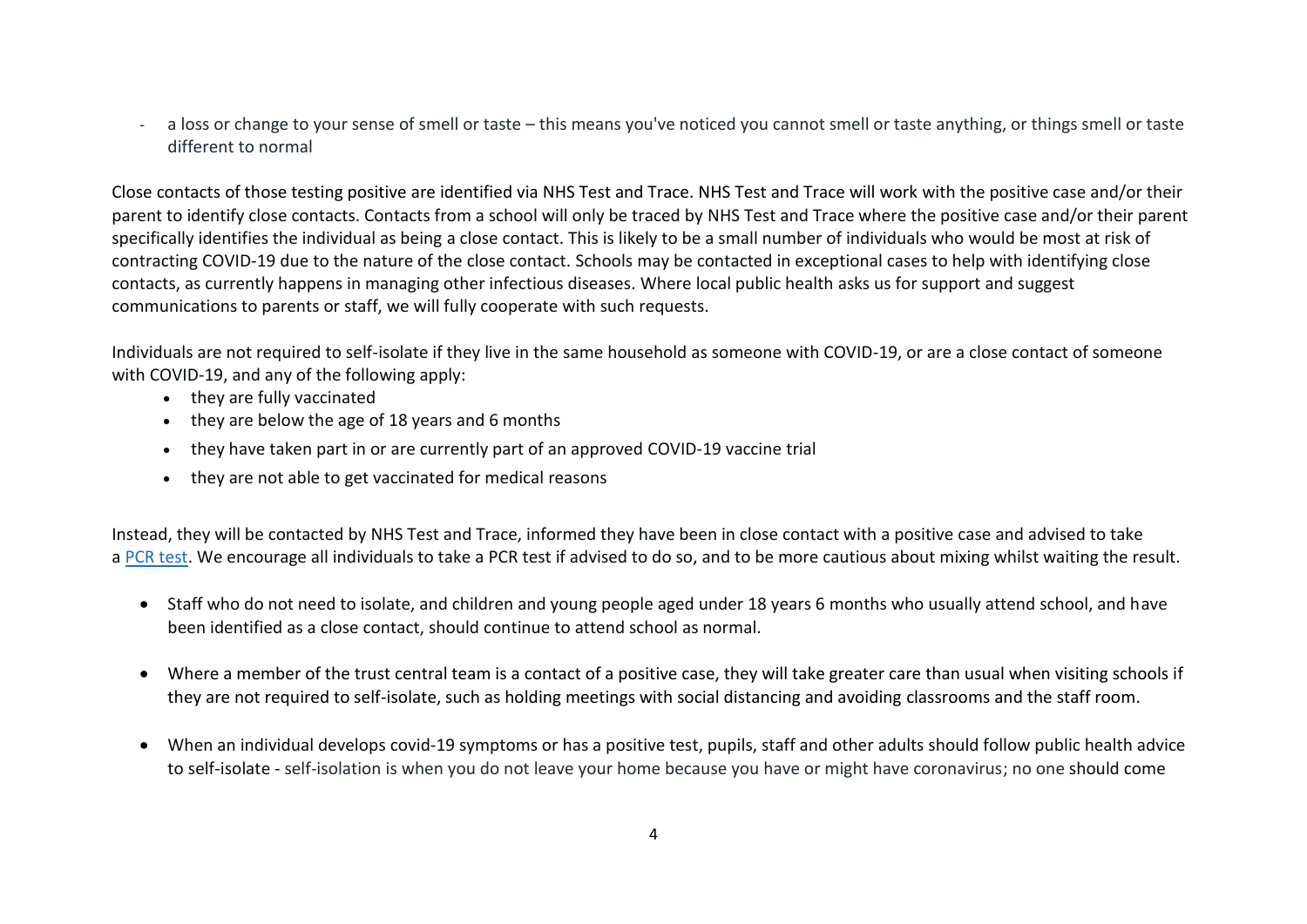into school if they have symptoms, have had a positive test result or there are other reasons requiring them to stay at home due to the risk of them passing on COVID-19 (for example, they are required to quarantine)

- If anyone in the school develops covid-19 symptoms, however mild, they will be sent them home and they should follow public health advice. Not all coughs will be covid-19.
- Everyone with symptoms should avoid using public transport and, wherever possible, be collected by a member of their family or household to return home.
- If a pupil is awaiting collection, they should be left in a room on their own if possible and safe to do so. A window should be opened for fresh air ventilation if possible. Appropriate PPE should also be used if close contact is necessary. Any rooms they use should be cleaned after they have left.
- In most cases, parents and carers will agree that a pupil with symptoms should not attend the school, given the potential risk to others. If a parent or carer insists on a pupil attending, we can take the decision to refuse the pupil if, in our reasonable judgement, it is necessary to protect other pupils and staff from possible infection with COVID-19. Any such would need to be carefully considered in light of all the circumstances and current public health advice.
- All staff are asked to use home testing kits test twice weekly at home
- Staff and pupils with a positive LFD test result should self-isolate. They will also need to get a free PCR test to check if they have [COVID-](https://www.gov.uk/get-coronavirus-test)[19](https://www.gov.uk/get-coronavirus-test) via [Get a free PCR test to check if you have coronavirus \(COVID-19\) -](https://www.gov.uk/get-coronavirus-test) GOV.UK (www.gov.uk); whilst awaiting the PCR result, the individual should continue to self-isolate; if the PCR test is taken within 2 days of the positive lateral flow test, and is negative, it overrides the self-test LFD test and the individual can return to school, as long as the individual doesn't have COVID-19 symptoms.
- Where children or staff have been in close contact (including being in the same household) with someone who has tested positive, they are not expected to isolate or to stay away from school but are expected to take a PCR test. In addition to this, in our school we are expecting the following additional measures to look to reduce the spread of the virus: - as well as taking the PCR test, the child or member of staff who has been in close contact with someone who has tested positive is asked also to take a lateral flow test whilst waiting for a PCR test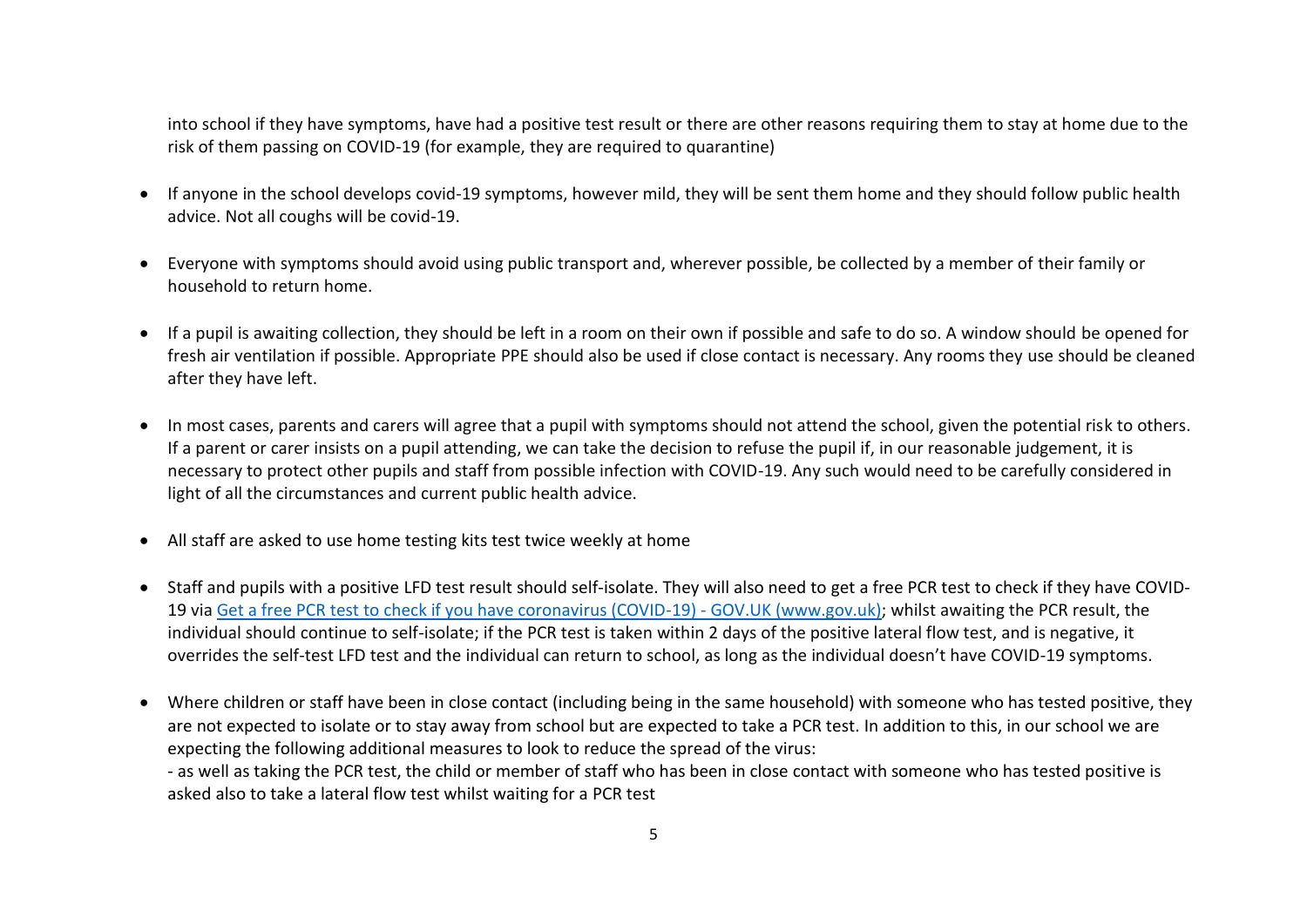- if the lateral flow test is positive they will follow guidance and will isolate until the result of the PCR test is known

- as per the guidance children and members of staff are expected to stay away from school if they have any symptoms of covid-19, take

a PCR test and not return unless the PCR test result comes back negative

- where a family is concerned that an asymptomatic child is likely to be positive due to being a close contact before a test result is confirmed, schools will be sympathetic to a child not attending school for a day or two whilst awaiting the test result

#### **Other considerations**

- We encourage all staff and eligible pupils to take up the offer of two vaccinations; we do not keep a record of those who have been vaccinated and do not discriminate against those who have not had two vaccinations. Staff that have not had two vaccinations, and so would have to self-isolate if identified as a close contact of someone who tests positive, are asked to make their headteachers aware of this. We appreciate that staff may require time off to attend vaccination appointments including booster appointments which will be authorised. We acknowledge that on occasion the vaccine can result in side effects which may trigger an absence for which allowances will be made.
- The government has removed the requirement to wear face coverings in law but expects and recommends that they are worn in enclosed and crowded spaces where you may come into contact with people you don't normally meet. This includes public transport and dedicated transport to school or college.
- If any staff or pupils wish to continue to wear face coverings, they may continue to do so. Visitors to the school will be asked to wear face coverings in any congested area. Face coverings are no longer advised for pupils, staff and visitors either in classrooms or in communal areas.
- Staff from the central team that visit a school will wear a face covering in any congested area
- Public health advice will be sought if there are significant concerns, including as set out in the outbreak management plan below, or if a pupil, student, child or staff member is admitted to hospital with COVID-19.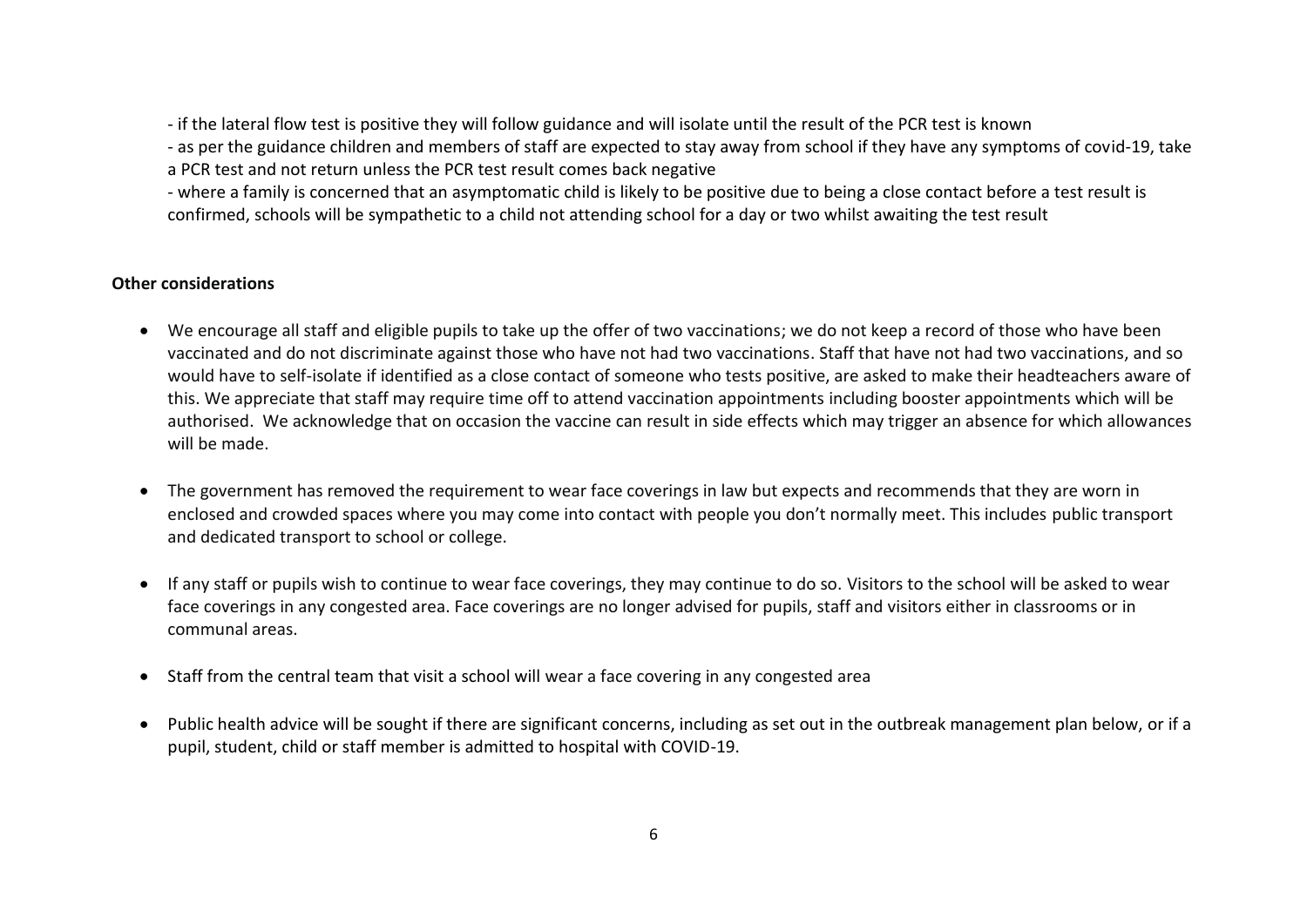All children and young people previously referred to as clinically extremely vulnerable (CEV) should attend their education setting unless they are one of the very small number of children and young people under paediatric or other specialist care who have been advised by their clinician or other specialist not to attend.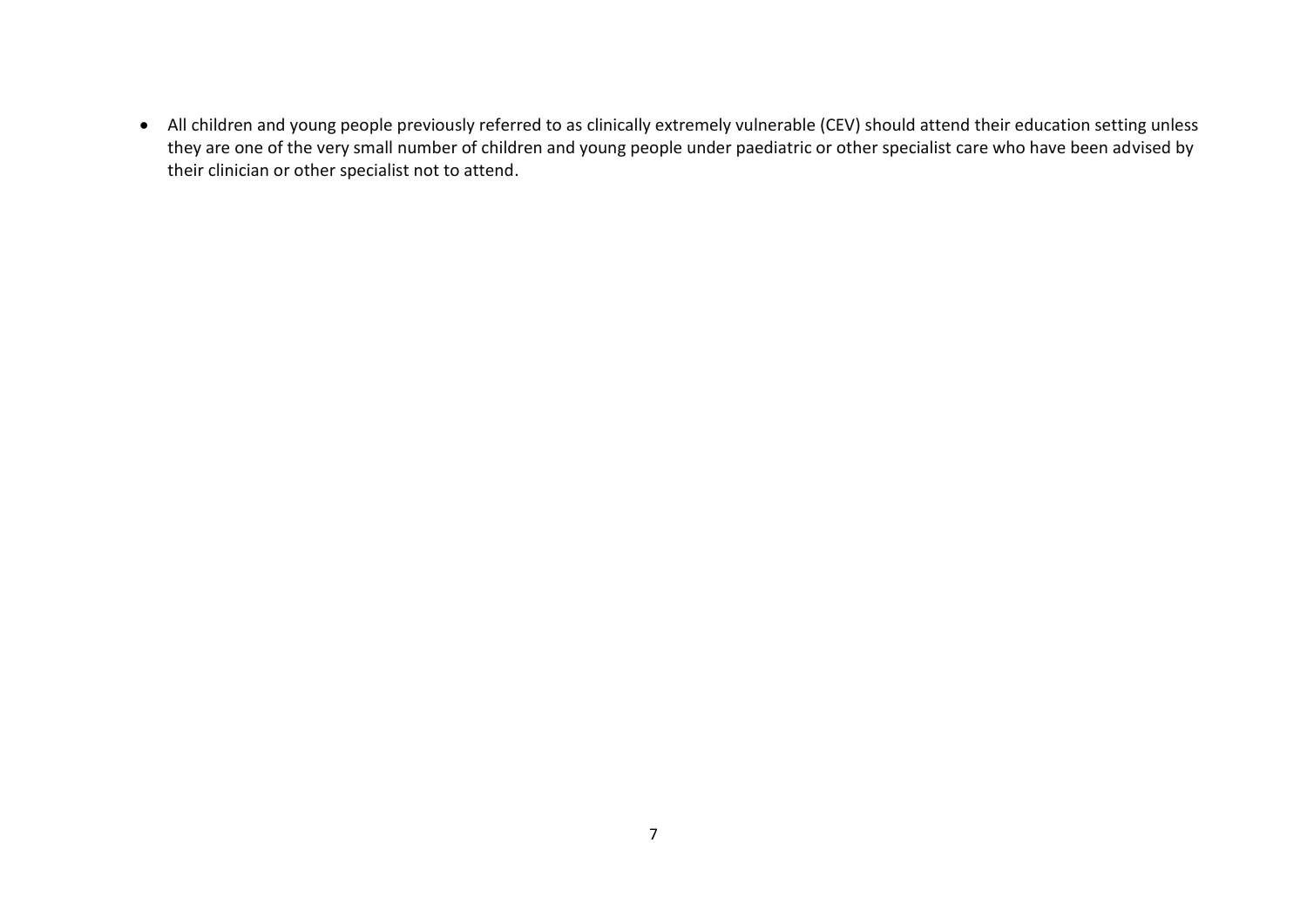School attendance is mandatory for all pupils of compulsory school age and it is a priority to ensure that as many children as possible regularly attend school. Where a child is required to self-isolate or quarantine because of covid-19 in accordance with relevant legislation or guidance they are recorded as:

- code X (not attending in circumstances related to covid-19)

- code I (illness) - where they are unable to attend because they have a confirmed case of covid-19

- for pupils abroad who are unable to return, code X is unlikely to apply - in some specific cases, code Y (unable to attend due to exceptional circumstances) will apply

- Travel and quarantine Parents travelling abroad should bear in mind the impact on their child's education which may result from any requirement to quarantine or isolate upon return, and avoid any travel that may be likely to involved reduced school attendance
- Remote education the school is maintaining its capacity to deliver high-quality remote education for the next academic year, including to support those who need to self-isolate because they have tested positive to work or learn from home if they are well enough to do so and for pupils who are abroad, and facing challenges to return due to covid-19 travel restrictions, for the period they are abroad; remote education provided will be equivalent in length to the core teaching pupils receive in school; where necessary, we expect to work collaboratively with families and put in place reasonable adjustments so that pupils with special educational needs and disabilities (SEND) can successfully access remote education.
- The HR team will assist with individual risk assessments for clinically extremely vulnerable (CEV) staff, pregnant staff and staff who have not / will not receive the vaccine due to various personal / medical reasons and identify themselves as requiring alternative safety measures to receiving the vaccine i.e. continued use of face coverings / PPE.
- School meals where a child is entitled to a Free School Meal, but is required to isolate or is not in school due to Covid19 a voucher will be provided to the family to cover the cost of the meal. School Administrators will apply for the vouchers via [fsm@unitysp.co.uk](mailto:fsm@unitysp.co.uk)
- We resumed educational visits from September a separate risk assessment will be carried out for each educational visit and extracurricular provision, breakfast clubs and after school provision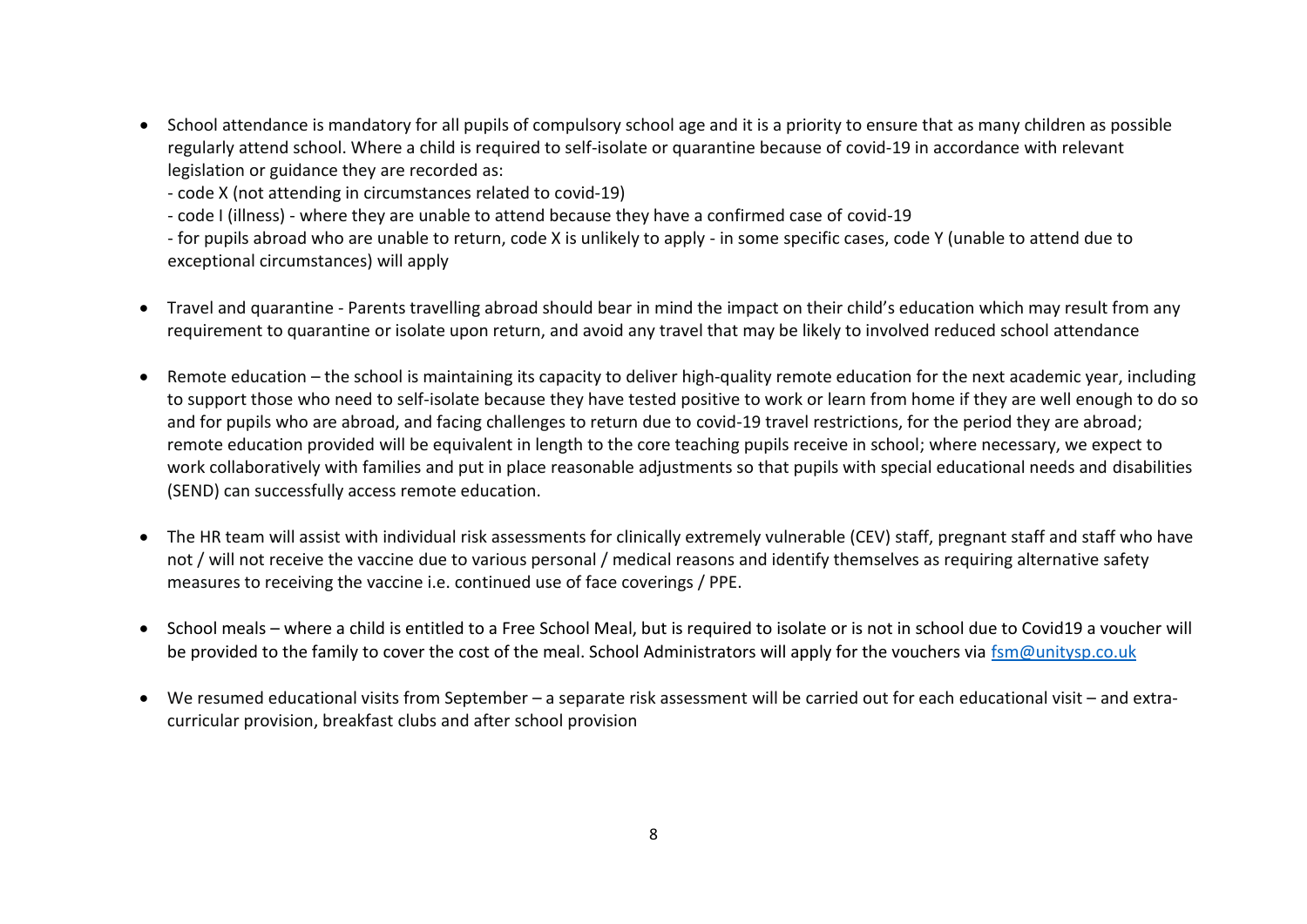#### **Outbreak management plan**

This outlines how our school will operate if any of the measures described below are recommended by Government or Public Health England for our area, or if any of these thresholds are reached:

- 5 children, pupils or staff, who are likely to have mixed closely, test positive for COVID-19 within a 10-day period
- 10% of children, pupils or staff who are likely to have mixed closely test positive for COVID-19 within a 10-day period
- For special schools, 2 children, pupils and staff, who are likely to have mixed closely, test positive for COVID-19 within a 10-day period

We consider close mixing to include:

- all in a nursery class
- a friendship group who often play together
- staff and children taking part in the same activity session together
- a class, form group or subject class
- a friendship group mixing at breaktimes
- sports team
- a group in an after-school activity
- a tutor offering one-to-one tuition to a child, or to multiple children at the same time

At the point of reaching a threshold, we will review and reinforce the testing, hygiene and ventilation measures already in place and consider:

- whether any activities could take place outdoors, including exercise, assemblies, or classes
- any ways to improve ventilation indoors, where this would not significantly impact thermal comfort
- one-off enhanced cleaning focussing on touch points and any shared equipment